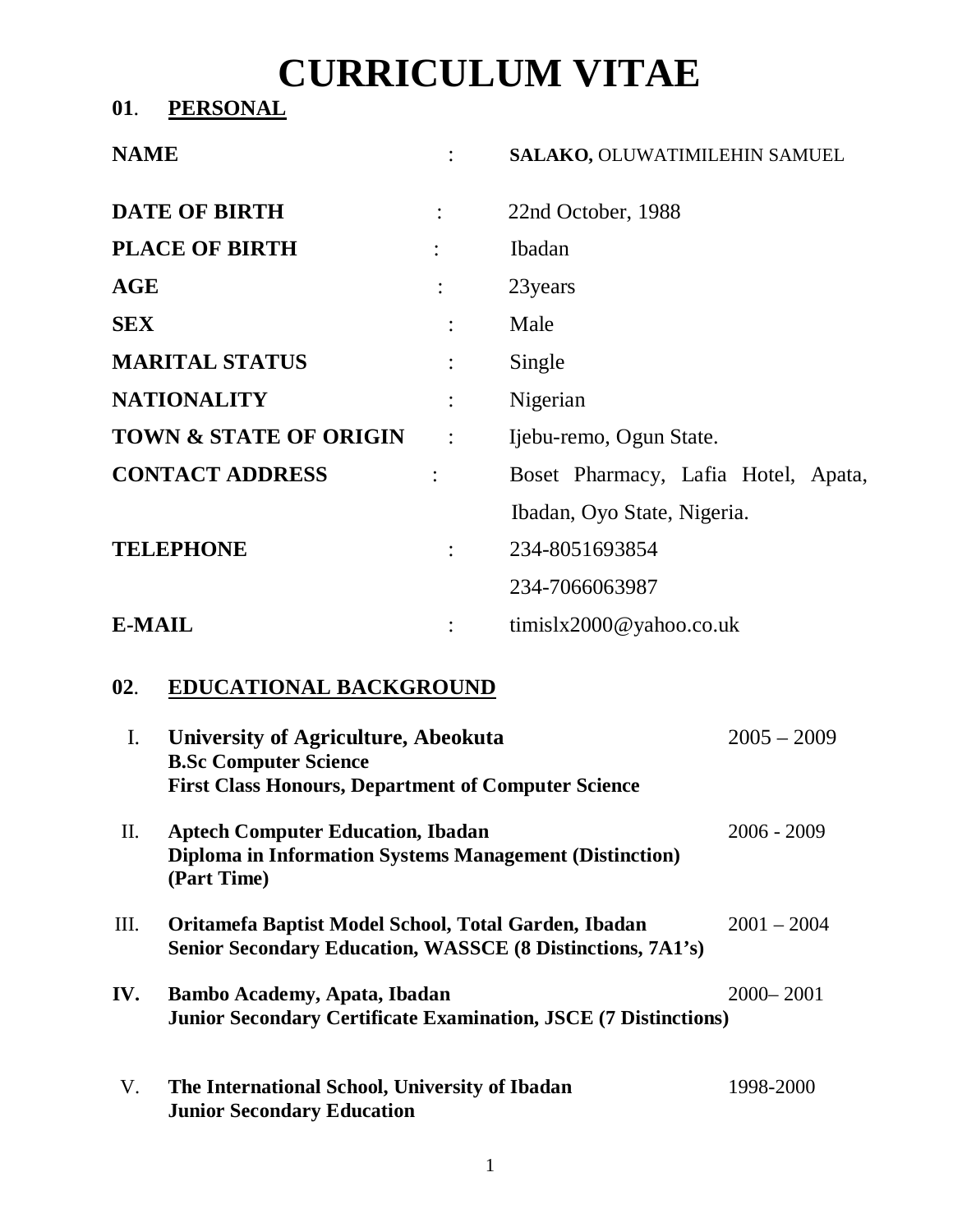## **03**. **WORK EXPERIENCE**

#### **I. INDUSTRIAL TRAINEE** 2008

Aptech Computer Education, Ibadan

## **II. NATIONAL YOUTH SERVICE CORPS** (NYSC) 2010-2011

- Girls' Model Secondary School, Abudu, Edo State (Computer Instructor)
- National Reproductive Health, HIV & AIDS Prevention and Care Project through the NYSC (Peer Educator Trainer)

## **04. SKILLS/TRAINING**

#### **Aptech Computer Education, Ibadan**

- Computer Fundamentals; MS Office XP; Outlook XP
- Programming with C
- Web Page Design (HTML, DHTML, JavaScript, Dreamweaver 8)
- SOL Server
- Java, XML
- Programming in C#

## **05. HOBBIES/INTERESTS**

Creative Arts (Writing, Drama), Graphic Design, Chess

#### **06. MEMBERSHIP**

- National Association of Computer Science Students (NACOSS)
- Nigerian Christain Corpers' Fellowship (NCCF)

## **07. AWARDS**

 University of Agriculture, Abeokuta Senate prize for first class in Computer Science, College of Natural Science (COLNAS) - 2011

## **08. REFEREES**

I. Dr. O. Folorunso Coordinator, Webometrics Centre University of Agriculture, Abeokuta 08035640707